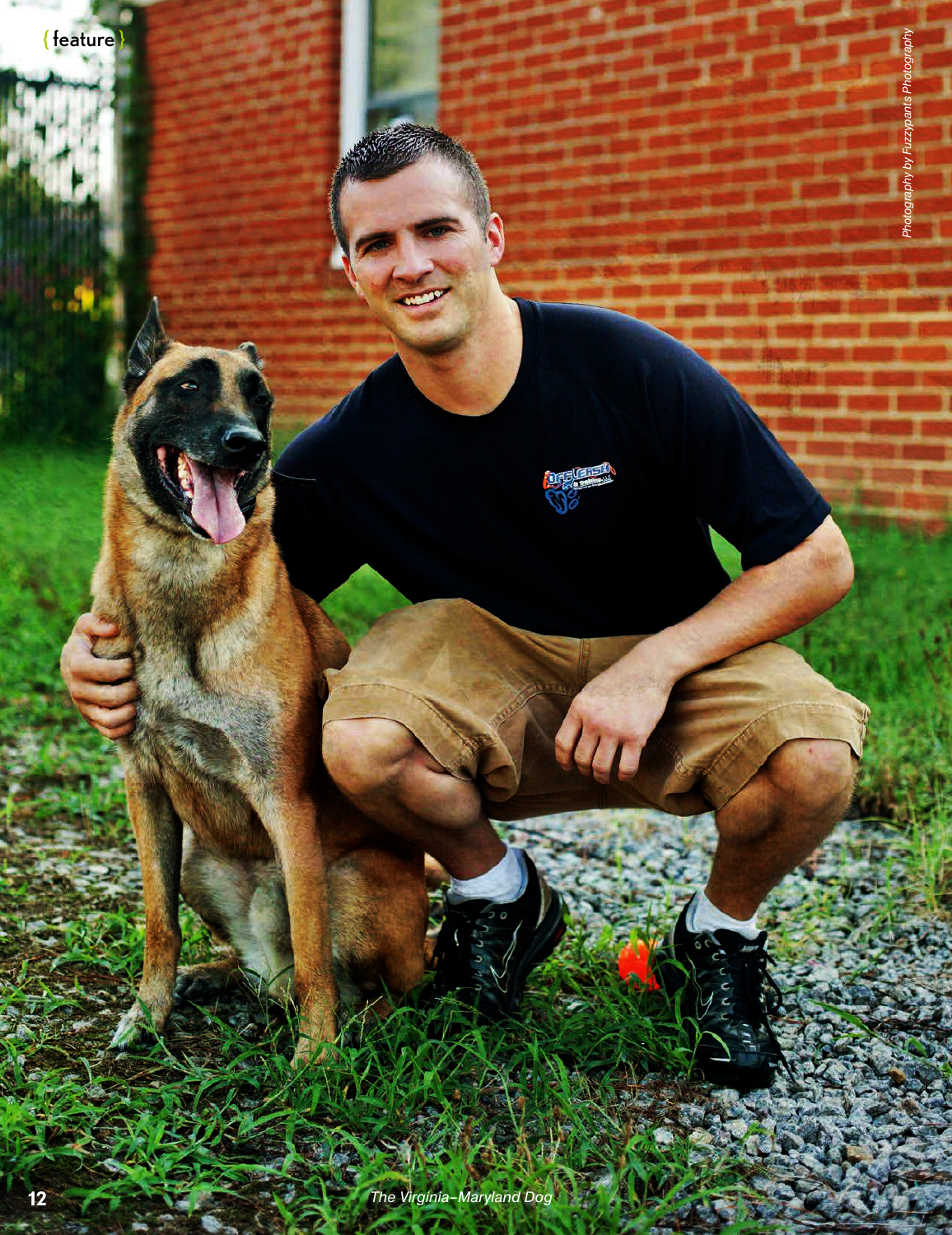## feature

 $\Box$ 



Marine Corps veteran Nick White still lives the motto "semper fidelis." Although now he is always faithful to his canine clients. Well to their owners, too, but his first love is dogs. White wants to help all dogs live their lives to the fullest, just as he has. As a Marine in Iraq, White's mission was to protect our freedom. As a dog trainer, his mission is still to protect freedom: a dog's freedom to enjoy life and an owner's freedom from worry. His path from warrior to civilian dog trainer is interesting and unique and it shows how a love of dogs can unite many different fields.

White, 29, is the founder and owner of Off-Leash K9 Training, which he opened in March, 2009. A true dog lover, White says the dogs usually do better than the owners in his training classes. "It takes them longer," he says of his human clients, in the kindest possible way.

In the Beginning, There were Dogs. And a Cock-a-too: White's love of dogs didn't begin in the military, although it certainly grew in that cauldron of intensity. Born and raised in a small town in Ohio where his parents and brother still live, his childhood dog was a German shepherd mix named Deputy. White enjoyed teaching him tricks, and he applied the same reward-based training principles to his cock-a-too with impressive results. Those skills lay dormant as he finished school and had to figure out what to do with his life.

As a child, White also enjoyed re-runs of "Lassie" and "Flipper" on television. This was a man meant to work with animals, to bridge the gap between them and us. Always a dog and animal lover, it was his experience with military dogs that showed him that dogs had nearly unlimited potential, and that opened his eyes to a path to helping people create their own wonder dogs.

The Marines and Secret Service: White joined the Marine Corps at age 18, just after graduating from high school. He was stationed at Camp Pendleton, California, and he also lived in Okinawa, Japan, for a time. But it was during his seven months in Fallujah, Iraq, where his unit was the first to go into the city for seven long months of combat operations, that White saw how amazing dogs could be. "Dogs are all over in Iraq, no matter what unit you're in. I thought it was amazing that

NAN

ZON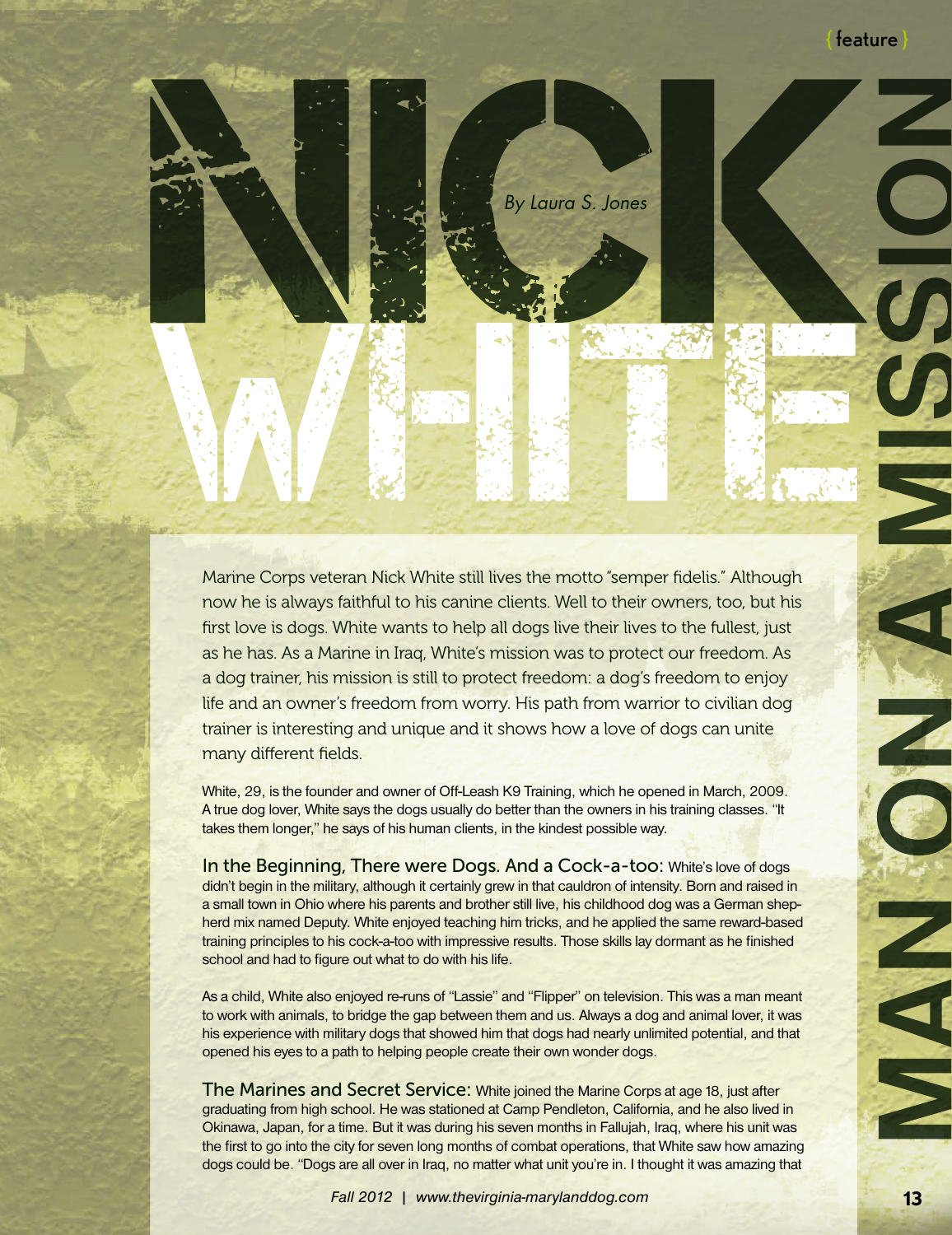## feature



*Nick and his beloved dog Duke.*

dogs could sniff bombs in the ground," he explains. White received the Navy and Marine Corps Commendation Medal for his heroic actions in Fallujah, but he saw dogs as the true heroes.

Gen. David Petraeus would certainly agree. He has been quoted as saying the following about military working dogs: "The capability they bring to the fight cannot be replicated by man or machine. By all measures of performance their yield outperforms any asset we have in our inventory. Our Army (and military) would be remiss if we failed to invest more in this incredibly valuable resource."

During his time in the Marines and after completing his duties, White would spend his off-time with the military dog handlers to learn everything he could about how they worked with their dogs. Military, police and personal protection dogs have to be well-behaved. They have to listen without question and without letting their own interest in a squirrel or other distraction deter them from complying with an order.

After serving four years in the Marines, White was hired to do executive protection, and then he went to work for the Secret Service, where he spent three and a half years protecting Vice President Cheney and President Bush. He subsequently served on President Obama's detail. Dogs play a large role in the Secret Service too, and White continued his dog training education by working with the Secret Service canine handlers on the side. He was learning so much that he was able to informally help friends out with their dogs. His business simply grew, organically, out of what he saw and learned.

While in the Secret Service, White came to believe he could start training regular household dogs to have the same level of obedience, discipline, and instant responsiveness of the dogs he had worked with in the military and law enforcement. He began by helping even more friends and family, ending up training more than twenty dogs per week on top of his full-time work. White decided to take the leap and Off-Leash K9 Training was born officially in March, 2009. They now have numerous locations throughout the United States, and Yahoo News even flew a production crew from New York just to do a news story on them.

White attributes much of his success to his military training. Surely, that is where he was exposed to all that dogs could do, and how happy and confident training made them, and how well any of them could then fit into our lives. But he was happy to move on, taking the best of his time in the service with him.

## Running a Business is Harder than

Training Troubled Dogs: "Going from the Marines to the Secret Service wasn't a big change," White says of his first professional job change. "The big transition was going from being a government employee to running your own business." He decided to make the leap into business because he realized he'd "much rather work with dogs all day than stand outside of a building watching the president give speeches for the next twenty years."

He named his business Off-Leash K9 Training because that is a big part of his philosophy. He explains it succinctly on his website: "We specialize in private lessons, dog behavior consultations, and teaching the owners to understand why their dogs do the things they do. This helps create a strong bond between the owner and dog. Your dog will benefit tremendously! Most behavior problems (biting, chewing, jumping, etc.) are based off of a lack of exercise, discipline, and out of boredom! With this training, your dog is receiving top-quality obedience training, which in turn, allows you to give your dog freedom to run around OFF-LEASH and play! So by doing this training your dog is not bored because it is learning and being stimulated, it is running freely off-leash so it is getting exercise, and it is getting obedience/discipline! Not only does all of this greatly benefit your dog, but it also benefits you and your family!"

"Dogs are my full-time job," White states plainly. They are also his life. "My personal dog now is Duke, a Belgian malinois. He knows over 30 commands in both English and German," White says proudly. "He